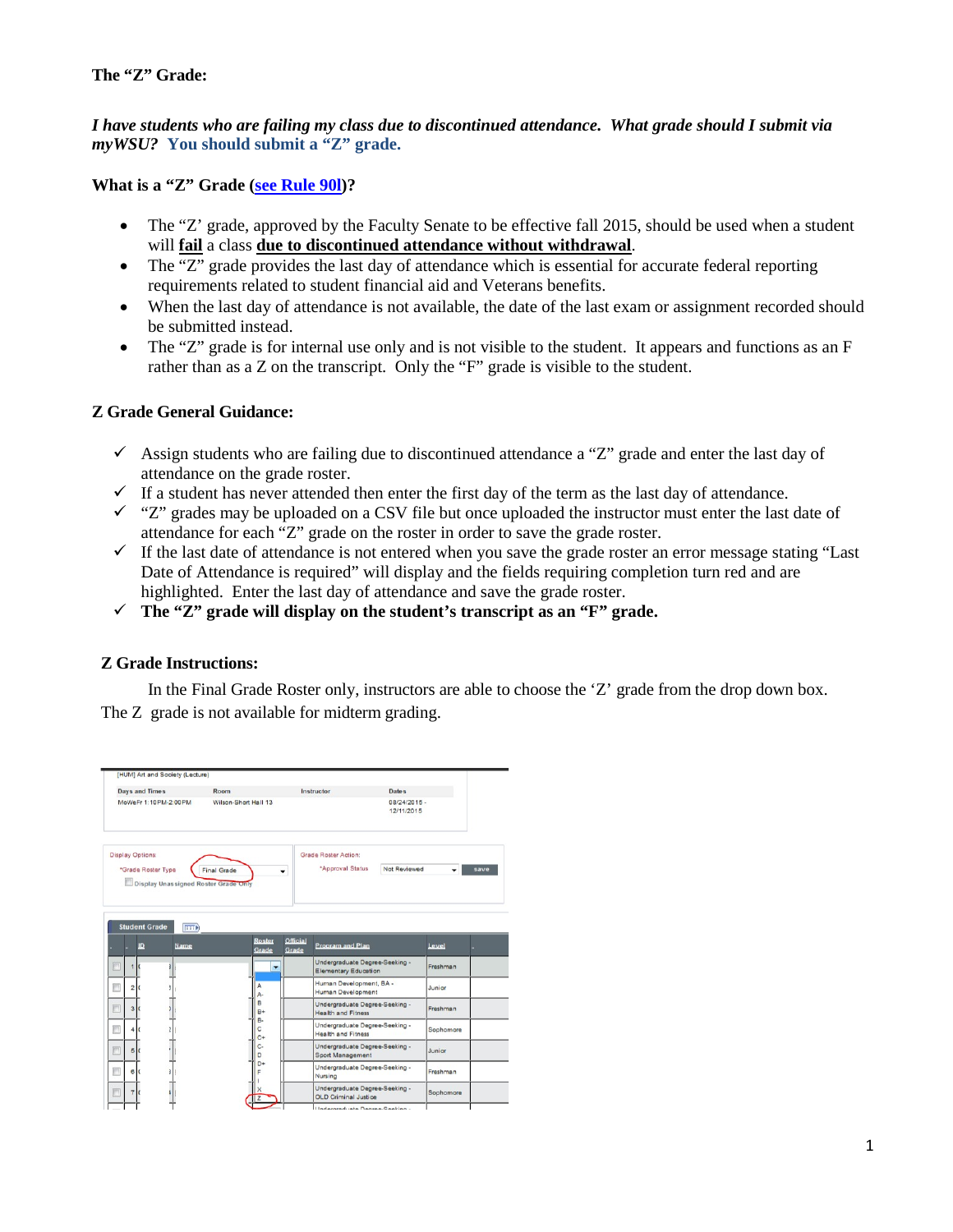Once a Z grade is entered, the instructor will be able to enter a 'Last Date of Attendance':

| <b>Days and Times</b>                | Room                 | Instructor                                                    | <b>Dates</b>                 |                                          |          |                               |                     |         |                        |                 |
|--------------------------------------|----------------------|---------------------------------------------------------------|------------------------------|------------------------------------------|----------|-------------------------------|---------------------|---------|------------------------|-----------------|
| MoWeFr 1:10PM-2:00PM                 | Wilson-Short Hall 13 |                                                               | $08/24/2015 -$<br>12/11/2015 |                                          |          |                               |                     |         |                        |                 |
| <b>Display Options:</b>              |                      | Grade Roster Action:                                          |                              |                                          |          |                               |                     |         |                        |                 |
| *Grade Roster Type                   | Final Grade<br>۰     | "Approval Status                                              | Not Reviewed                 | save<br>۰                                |          |                               |                     |         |                        |                 |
| Display Unassigned Roster Grade Only |                      |                                                               |                              |                                          |          |                               |                     |         |                        |                 |
| <b>Student Grade</b><br><b>EGED</b>  |                      |                                                               |                              |                                          |          |                               |                     |         |                        |                 |
| ю<br>Name                            | Roster<br>Grade      | Official<br>Prooram and Plan<br>Grade                         | Level                        | <b>Last Date of</b><br><b>Attendance</b> |          |                               |                     |         |                        |                 |
|                                      |                      |                                                               |                              |                                          |          |                               |                     |         |                        |                 |
|                                      | z<br>۰               | Undergraduate Degree-Seeking -<br><b>Elementary Education</b> | Freshman                     |                                          | Bil      |                               |                     |         |                        |                 |
| 2                                    | ۰                    | Human Development, BA -<br><b>Human Development</b>           | Junior                       |                                          |          | September +                   |                     | 2015    |                        | ×<br>$\check{}$ |
| $\overline{\mathbf{3}}$              | ٠                    | Undergraduate Degree-Seeking -<br><b>Health and Fitness</b>   | Freshman                     |                                          | s        | м                             | W                   |         | F                      | S               |
| $\overline{\phantom{a}}$             | ٠                    | Undergraduate Degree-Seeking -<br><b>Health and Fitness</b>   | Sophomore                    |                                          | 6        | $\overline{7}$<br>8           | $\overline{2}$<br>9 | 3<br>10 | $\boldsymbol{A}$<br>11 | 5<br>12         |
| 5                                    | ۰                    | Undergraduate Degree-Seeking -<br>Sport Management            | Junior                       |                                          | 13       | 14                            | 15 16 17 18 19      |         |                        |                 |
| 8                                    | ٠                    | Undergraduate Degree-Seeking -<br>Nursing                     | Freshman                     |                                          | 20<br>27 | 21 22 23 24 25 26<br>28 29 30 |                     |         |                        |                 |
| $\overline{7}$                       | ۰                    | Undergraduate Degree-Seeking -<br>OLD Criminal Justice        | Sophomore                    |                                          |          |                               |                     |         |                        |                 |
| 8                                    | ٠                    | Undergraduate Degree-Seeking -<br><b>Business</b>             | Freshman                     |                                          |          | Current Date                  |                     |         |                        |                 |

Both the Z grade and the last date of attendance date are needed to submit/save the grade roster:

| Days and Times       | Room                 | Instructor | <b>Dates</b>                 |
|----------------------|----------------------|------------|------------------------------|
| MoWeFr 1:10PM-2:00PM | Wilson-Short Hall 13 |            | $08/24/2015 -$<br>12/11/2015 |

|                                      | Grade Roster Action: |              |      |
|--------------------------------------|----------------------|--------------|------|
| Final Grade                          | "Approval Status"    | Not Reviewed | save |
| Display Unassigned Roster Grade Only |                      |              |      |
|                                      |                      |              |      |

|  | <b>Student Grade</b> | $\left( \frac{1}{2} \right)$ |                 |                          |                                                        |          |                                   |  |
|--|----------------------|------------------------------|-----------------|--------------------------|--------------------------------------------------------|----------|-----------------------------------|--|
|  |                      | Name                         | Roster<br>Grade | <b>Official</b><br>Grade | Program and Plan                                       | Level    | Last Date of<br><b>Attendance</b> |  |
|  |                      |                              |                 |                          | Undergraduate Degree-Seeking -<br>Elementary Education | Freshman | 09/14/2015                        |  |
|  |                      |                              |                 |                          | Human Development, BA -                                |          |                                   |  |